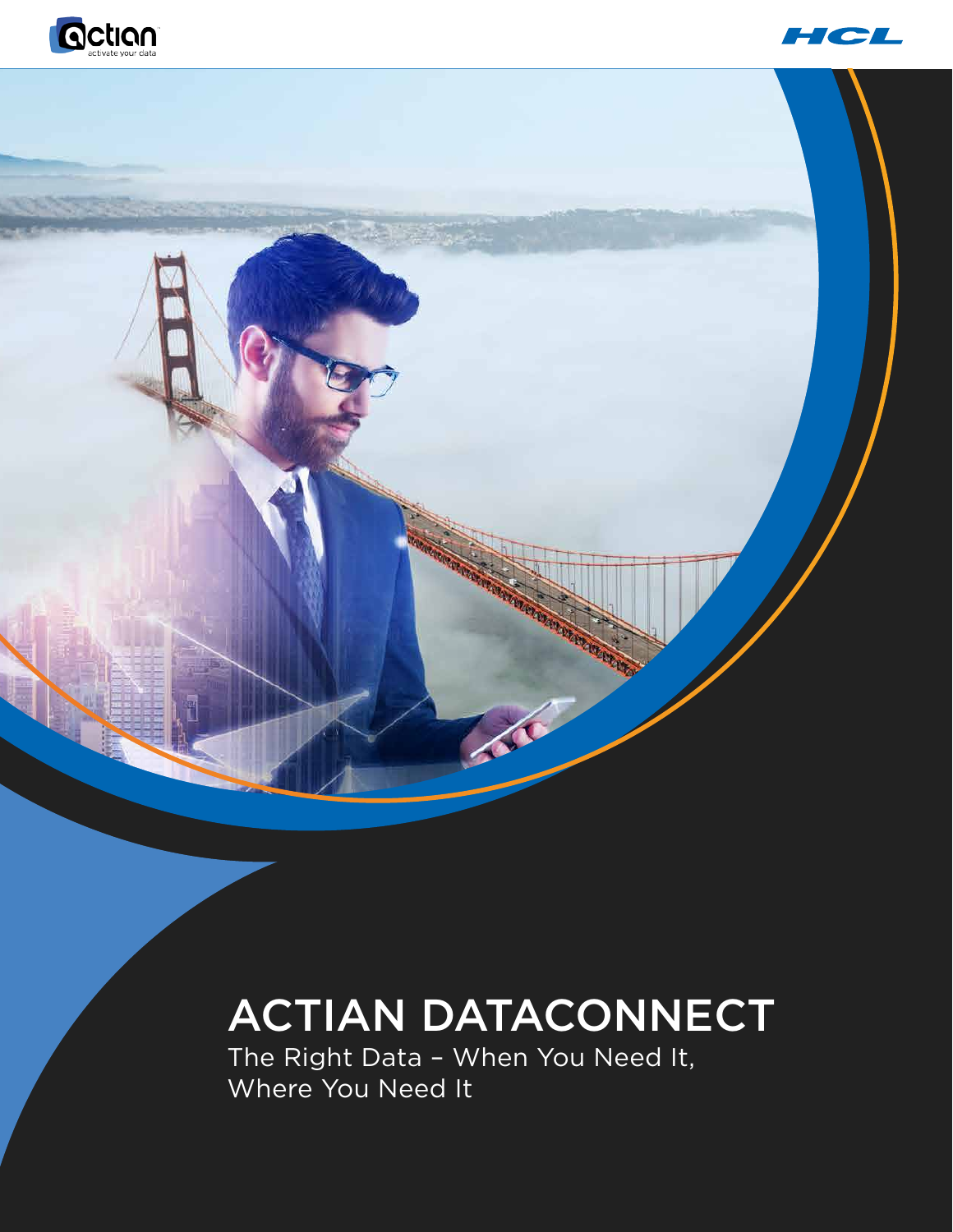As the digital enterprise expands, its impact on integration requirements has been profound. An explosion of endpoints, from cloud and mobile applications to B2B and IoT, are each generating data that need to be integrated and analyzed at the speed of business. And unlike traditional endpoints that remain relatively static, these modern endpoints are dynamic and constantly changing. All these factors demand an integration solution that is easy and quick to implement, execute, and manage.

With its emphasis on reuse and adaptability, Actian DataConnect is engineered to help you cost-effectively integrate diverse data and applications from numerous endpoints with speed and agility.



# Improve time-to-value by quickly building integrations

Actian DataConnect increases design time performance with a powerful, visual interface that lets you quickly design once and deploy anywhere – on premises, in the cloud, or in a hybrid environment. Its fully-templated system empowers business users to modify the integration and run it in production.

- Scale quickly and complete similar integrations in mere hours using reusable templates
- Visually create or modify integration maps, artifacts, rules and job schedules in minutes, without coding or scripting
- Empower business users to integrate through a simple three-step process using pre-packaged apps, maps and data services
- Turn multi-step integration processes into a single, automated task using a drag-and-drop graphical interface
- Define job schedules and event-based processes for cloud deployments
- Automate setup, configuration, and debugging tasks

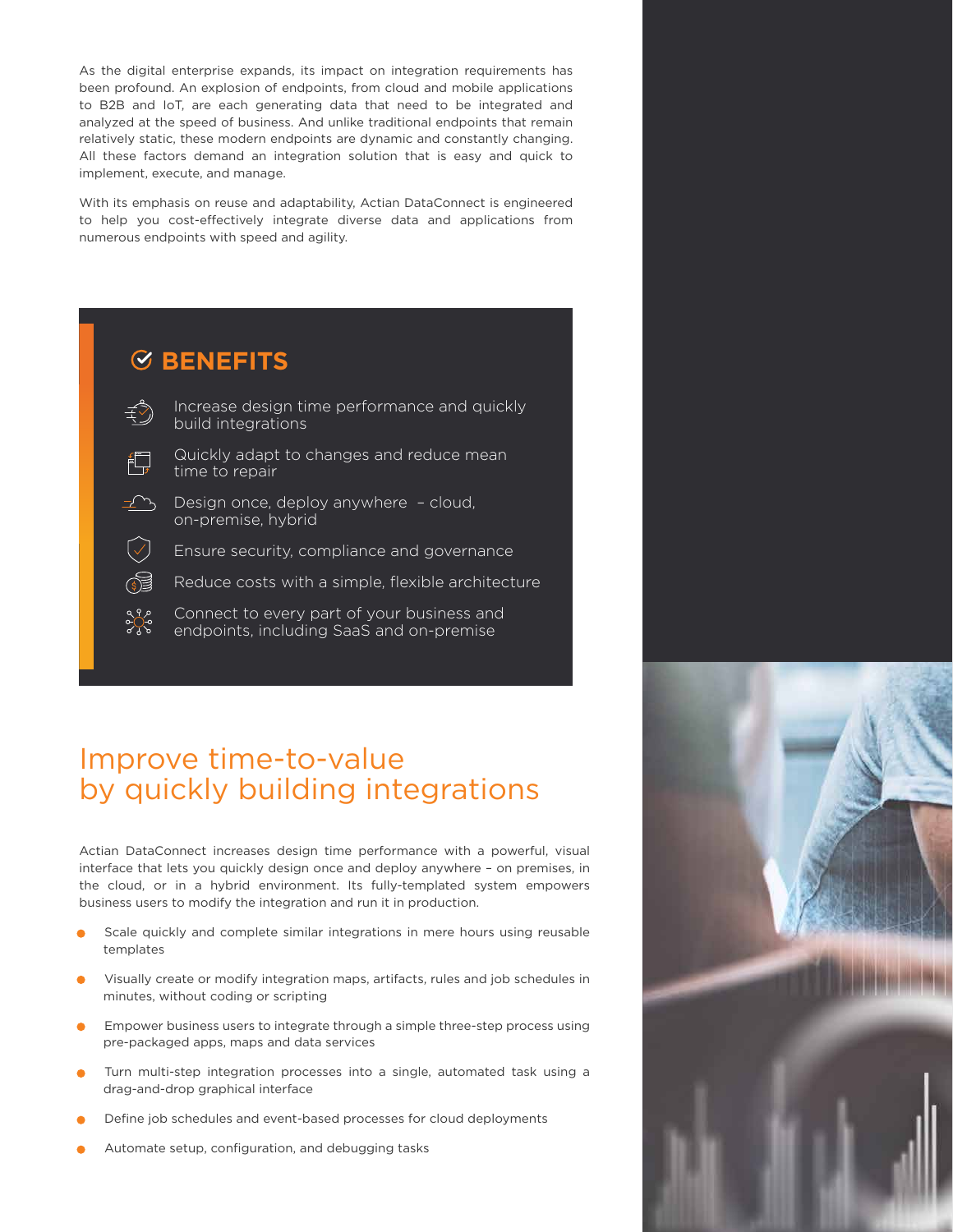# Turn multi-step integration processes into a single, automated task using a drag-and-drop graphical interface

- Define job schedules and event-based processes for cloud deployments
- Automate complex business processes with orchestration invoker like setup, configuration, and debugging tasks

# Reduce mean time to repair by rapidly adapting to changes

Integrations are guaranteed to break—and often—given the number of changes that businesses make to their solution environment. DataConnect Integration Manager is a new browser-based, user interface that allows operations and support staff to easily configure, schedule, execute, and monitor all deployed integrations from a single location that enables quick remediation upon integration errors.

- Be proactively alerted when an integration/connection breaks and monitor jobs and execution status via cloud-based dashboard
- Deploy changes more efficiently with easy-to-use IDE and reusable template configurations

| 1000<br><b>COMING</b><br>12 YCITE_appsalmog@unet 11        | 水河 RN → DEII<br>$\mathcal{Q}(\mathbf{w})$                                                                                                                  |                                                                                                                                                                                                                                                                                    | Databas   Il   Schedoned L. Form<br><sup>242</sup> CT  (-) Sea Fanigator 10                                                                                                                                                                                                                 |
|------------------------------------------------------------|------------------------------------------------------------------------------------------------------------------------------------------------------------|------------------------------------------------------------------------------------------------------------------------------------------------------------------------------------------------------------------------------------------------------------------------------------|---------------------------------------------------------------------------------------------------------------------------------------------------------------------------------------------------------------------------------------------------------------------------------------------|
| Other Step types<br>帍<br>to)<br><b>TIP</b> move<br>size.   | <b><i><u>SALADeta</u></i></b><br><b><i><u>Property</u></i></b><br>$\Sigma_{-}$<br>REITAHAM<br>Call Enforces<br><b>Ran SubAranasi</b><br>Ges: Moradhoxadura | <b>Tucklin</b><br>54<br><b>Falene</b><br>a Annexeron<br>Accountabilities<br>$2$ Suite<br>C Declare<br>ffi ka.<br>C handsmoking<br>A Prices<br><b>EL Gene</b><br>all heates<br><b>Chicagona</b><br><b>Gimmer</b><br>×<br>E heatoney<br>Validate 62<br>G Application<br>$Q \times 1$ | (ii) Start<br>à.<br>GO Box<br>off fulfille<br>all Assessments<br>E Getting<br><b>Distriction</b><br>all Document<br>C Hallette<br>J. Redalboxe<br>[3] fac Goedboundary<br>5 Cal Selleran<br>@ Hitle<br><b>GO Williams</b><br><br>A Dominal III<br>[[-monoplate_cons]/state 2<br>$-1$<br>天地华 |
| <b>Bay Kulder Canuse Configuration</b>                     |                                                                                                                                                            | UC free between                                                                                                                                                                                                                                                                    |                                                                                                                                                                                                                                                                                             |
| T Freeston T. Pethhano   Q Roude: C. Liga: (Q RETINARE T.) |                                                                                                                                                            |                                                                                                                                                                                                                                                                                    | $=$ $n$                                                                                                                                                                                                                                                                                     |
| Riema: I PESTonisher                                       | Select Incident - Incident X (REST Involved)<br>Abin Limits                                                                                                | <b>WAY</b><br>Parameter<br><b>Servidencer</b><br>Terpetrinciage                                                                                                                                                                                                                    | ۰<br>T<br>٠                                                                                                                                                                                                                                                                                 |
|                                                            |                                                                                                                                                            | <b>Inches</b><br><b>Property</b><br><b>Textiles</b>                                                                                                                                                                                                                                | u                                                                                                                                                                                                                                                                                           |

# **WHAT'S NEW IN VERSION 11:**

### **Architecture**

- Lightweight desktop design interface built on a widely-adopted extensible open source IDE framework
- Ability to import rather than migrate integration artifacts from prior DataConnect versions
- Full support for Data Integrator Version 9 Events and Actions for backward compatibility
- Open, file system-based metadata repository enables use of your existing source control systems
- Flexible software development kit (SDK) and command line interface (CLI) to support your custom job management infrastructure
- Intuitive, browser-based Integration Manager to facilitate configuration, monitoring, scheduling and user access
- DataCloud deployment option: Manage in the cloud, runtime on premise via agents

### **Integration Features**

- API Invoker 3.0: Easy-to-use and standardized approach to RESTful and SOAP web service APIs
- Engine execution profiler provides immediate, interactive performance feedback
- Built-in JSON, XML, and Text editors enable power-users to modify metadata artifacts directly
- Content assist in the script editor (aka code completion)
- Reject connection tab for improved ease-of-use
- Macro enhancements: support for macro sets and encrypted values
- Improved "Search and Replace" functionality and Help system